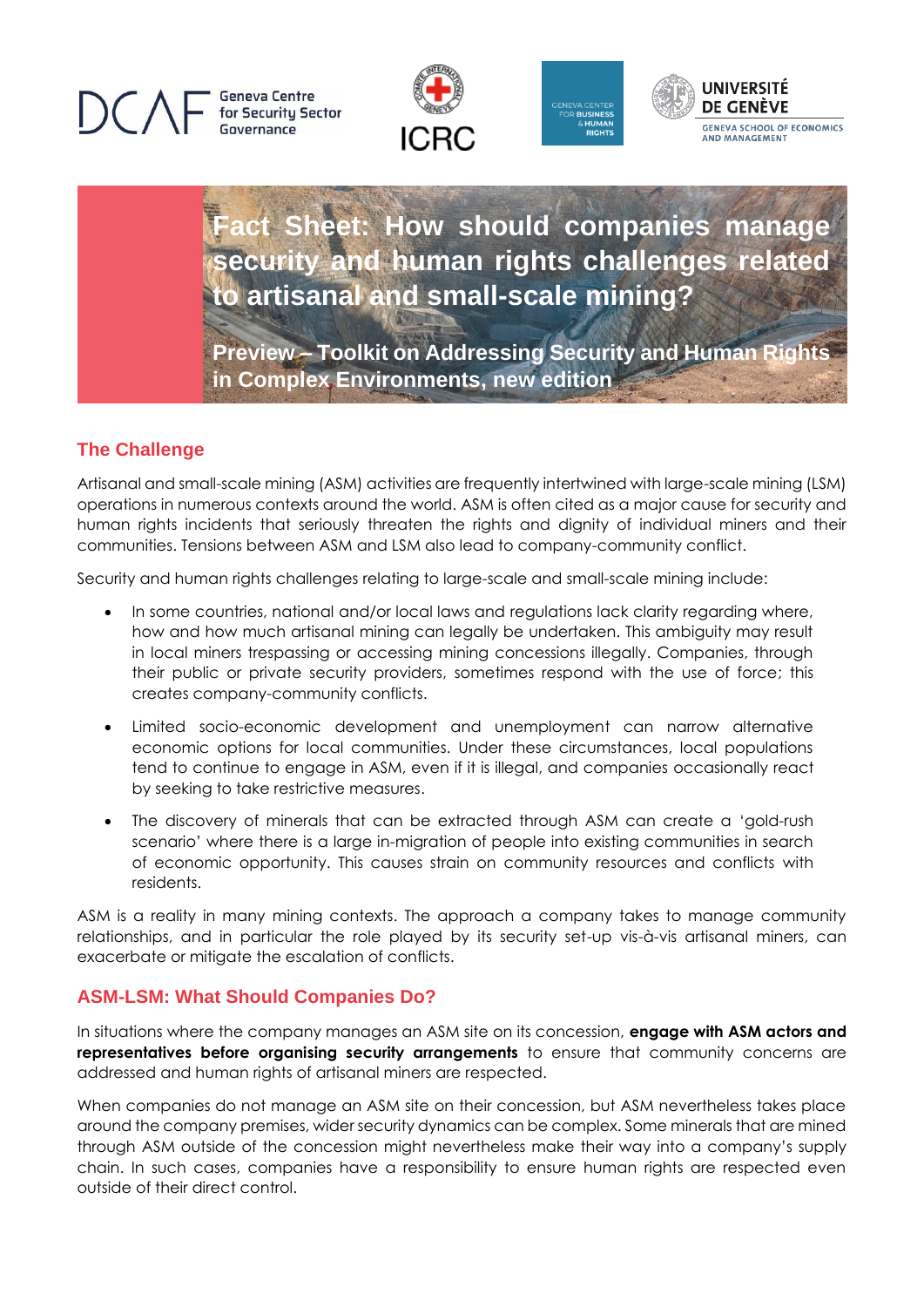**Implement gender differentiated policies.** Develop all policies keeping in mind that a large percentage of ASM workers are women, who suffer specific human rights impacts.

**Train private security providers, and/or ensure that public security providers are trained on how to interact with ASM miners and communities.** Security personnel are in a complicated position, at times under threat when ASM workers insist on entry or might be offered bribes and asked for favours by ASM workers, which may be hard to resist, especially when coming from their own communities.

**Engage with and participate actively in multi-stakeholder working groups on business and human rights.** These working groups can support monitoring security and human rights issues in ASM-LSM contexts and mediating conflicts.

**Support ASM formalization efforts** that establish and monitor extraction standards and promote peaceful coexistence of industrial and artisanal mining and economic and social development for communities.

**Engage with and implement initiatives that seek certification of minerals or with other standards/benchmarking measures**.

## **Examples of Good Practices**

To limit risks to the security and human rights of ASM actors and surrounding communities, companies that take constructive steps as early as the exploration phase of project development are more likely to build and maintain a trusting relationship with the ASM community.

In Ghana, ASM activity takes place in close proximity to the Tarkwa Gold Fields mine. When the mine transitioned from underground to open pit format in the mid-1990s, reports indicated tensions between ASM actors and the company, including:

- Security providers reportedly permitted the trespassing of ASM workers into mines leading to thefts of product and equipment.
- Hundreds of illegal miners occupied a portion of the concession.
- There were disagreements between the company and ASM on village relocations.

The company worked to resolve these tensions and implemented open dialogue and clear and predictable arrangements by signing an MoU in 2012 with ASM actors, village chiefs, and district assemblymen regarding the land concessions. That same year, the Gold Fields Sustainable Development team also commissioned a baseline social study of ASM activities near the mine. This included further direct engagement with local communities and small-scale miners.

The study informed the development of an ASM strategy for Gold Fields Ghanaian operations. The strategy included a focus on security and stakeholders and aimed at ensuring the company and its employees engage with ASM communities with respect and transparency. As a result of these strategies, the company's Community Relations and Sustainable Development team has described the relationship between ASM actors and the Tarkwa Mine as characterized by greater trust and non-violent interactions.

Sources:

- Gold Fields' Group[-wide approach to artisanal and small-scale mining](https://www.goldfields.com/reports/annual_report_2012/ana-case6.php)
- Artisanal and Small [Scale Gold Mining in Ghana: Evidence to Inform an 'Action Dialogue,'](https://pubs.iied.org/sites/default/files/pdfs/migrate/16618IIED.pdf)  [International Institute for Environment and Development](https://pubs.iied.org/sites/default/files/pdfs/migrate/16618IIED.pdf) 2016.
- How You Start Matters: A Comparison of Gold Fields Tarkwa and Damang Mines and their [Divergent Relationships with Local Small-scale Miners in Ghana 2013](https://www.researchgate.net/publication/273795077_How_you_start_matters_A_comparison_of_Gold_Fields)